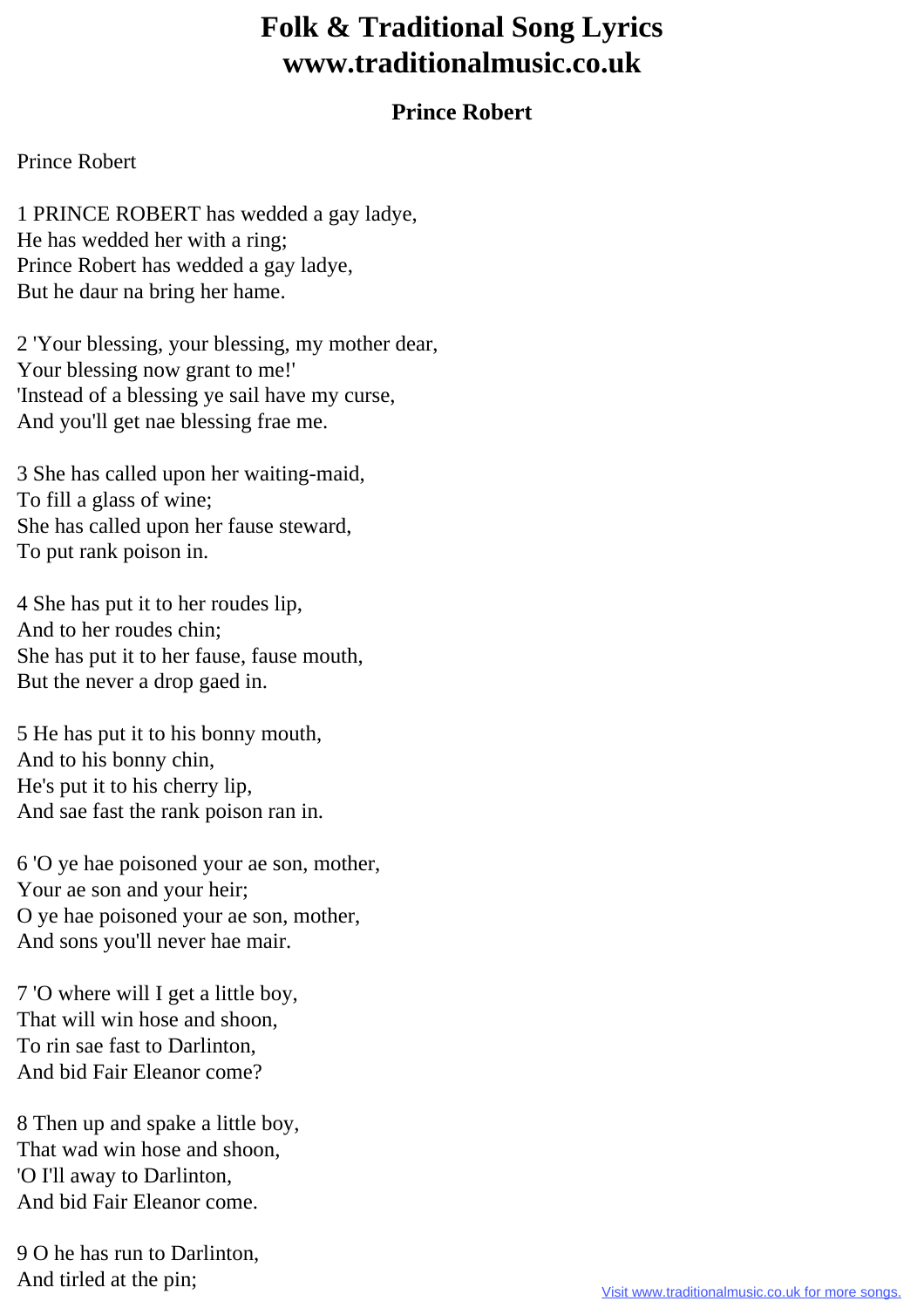And wha was sae ready as Eleanor's sell To let the bonny boy in?

10 'Your gude-mother has made ye a rare dinour, She's made it baith gude and fine; Your gude-mother has made ye a gay dinour, And ye maun cum till her and dine.'

11 It's twenty lang miles to Sillertoun town, The langest that ever were gane; But the steed it was wight, and the ladye was light, And she cam linkin in.

12 But when she came to Sillertoun town, And into Sillertoun ha, The torches were burning, the ladies were mourning, And they were weeping a'.

13 'O where is now my wedded lord, And where now can he be? O where is now my wedded lord? For him I canna see.

14 'Your wedded lord is dead,' she says, 'And just gane to be laid in the clay; Your wedded lord is dead,' she says, 'And just gane to be buried the day.

15 'Ye'se get nane o his gowd, ye'se get nane o his gear, Ye'se get nae thing frae me; Ye'se na get an inch o his gude broad land, Tho your heart suld burst in three.'

16 'I want nane o his gowd, I want nane o his gear, I want nae land frae thee; But I'll hae the ring that's on his finger, For them he did promise to me.'

17 'Ye'se na get the ring that's on his finger, Ye'se na get them frae me; Ye'se na get the ring that's on his finger, An your heart suld burst in three.'

18 She's turn'd her back unto the wa, And her face unto a rock, And there, before the mother's face, Her very heart it broke.

19 The tane was buried in Marie's kirk,